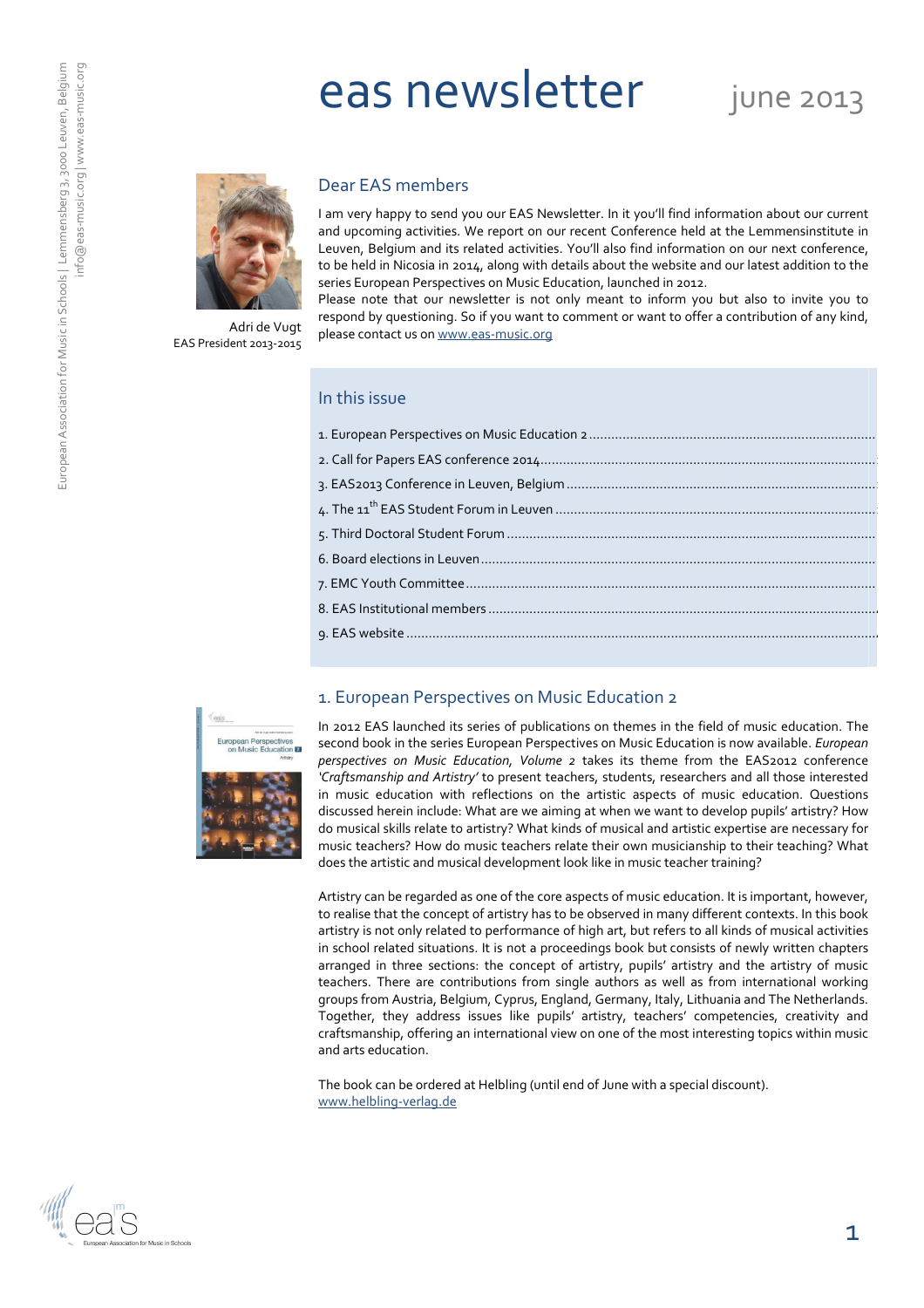

## 2. Call for Papers EAS conference 2014

#### Every Learner Counts – Democracy and Inclusion in Music Education in the 21st century University of Nicosia, Cyprus – 21-24 May 2014

The 22nd EAS Conference will be held at The University of Nicosia, Cyprus from 21-24th May 2014. Co-organised by the University of Nicosia and the Cyprus Music Institute, the aim of the conference is to gather together researchers, teachers and practitioners to share and discuss democracy and inclusion oriented work in music education in schools. What do we mean by 'music education for all'? Who are our learners, what are their characteristics and their needs? What experiences do they bring with them? What are their perceptions of Music as a school subject? Do changing times necessitate changing views on what constitutes today 'learner centred' practice in music education? How do we maximise the learning opportunities and participation for each single pupil in our class? Contributors will present current research findings, projects, workshops and good practices from a range of educational settings, which will be discussed in the context of European diversity.

See conference website for details of submission www.eas-music.org/eas2014 Keynote speakers will be announced soon.

## 3. EAS2013 Conference in Leuven, Belgium

The 21st EAS Conference was held in Leuven, Belgium at the Lemmensinstitute from 13th to 16th February 2013. This conference was at the same time the bi-annual ISME European Regional Conference. The central theme was 'The Reflective Music Teacher'. The event addressed music educators across a range of experiences, from classroom and community practitioners to student music teachers and researchers. Keynote speakers were Tim Cain, Mark Reybrouck, Geert Kelchtermans and Anne Niessen. In addressing the theme of reflection, each of them set the delegates in an inspirational and provocative presentation. The students forum and doctoral students forum have become again a big success and will remain as a unique feature of the EAS conferences. For the second time, EAS organised a long meeting with the national coordinators prior to the conference. To be continued.

The EAS thanks LUCA School of Arts and in particular Thomas De Baets (conference director), Lina Van Dooren, Yanou Vanermen and Tine Castelein for their great hospitality and good organization.



# 4. The 11<sup>th</sup> EAS Student Forum in Leuven

The EAS Student Forum (SF) is held prior to the annual conference. Participants are student music teachers who come together to share their experiences and views of music education through discussions and different musical activities. It is organised by the SF team: Kilian Baur, Tine Castelein, Marina Gall, and Branka Rotar Pance.

In February 2013 we held the  $11<sup>th</sup>$  EAS Student Forum (SF) at the Lemmensinstitute, B. The focus of the forum was "Reflective Practice in Music Education". The SF provided an opportunity for 24 students from 12 European countries (Austria, Belgium, Czech Republic, Croatia, Cyprus, Germany, Latvia, Lithuania, the Netherlands, Poland, Slovakia, Switzerland)

The SF opened on Monday afternoon, 11th of February with a short welcome concert given by the students from Lemmensinstitute. This was followed by an outline of the SF concept and working plan, short introductory presentations by participants, and a number of familiarisation games to settle the atmosphere and unite the group. Using a combination of working in different subgroups and plenary meetings, Day 2 was dedicated to sharing musical activities and materials. Posters prepared by the students focused on their teaching training programmes and teaching practice. Some students brought video examples from their music lessons or examples of the lessons from their countries.

The third day focused on improvisation and creativity in music. It included a workshop led by Professor Tom Mahieu (Lemmensinstitute), Marina Gall's session on the main theme Reflective Practice in Music Education and group work on preparation for a performance to delegates at the opening ceremony of the EAS congress. The final day started with the morning rehearsal and presentation at the EAS conference. This was well received by the audience and students felt that they got approval for their work. The SF closed with an opportunity for participants to reflect on the activities and outcomes of the SF and the impact of the whole process on them. We look forward to meeting them in future EAS conference as young music teachers.

Branka Rotar Pance

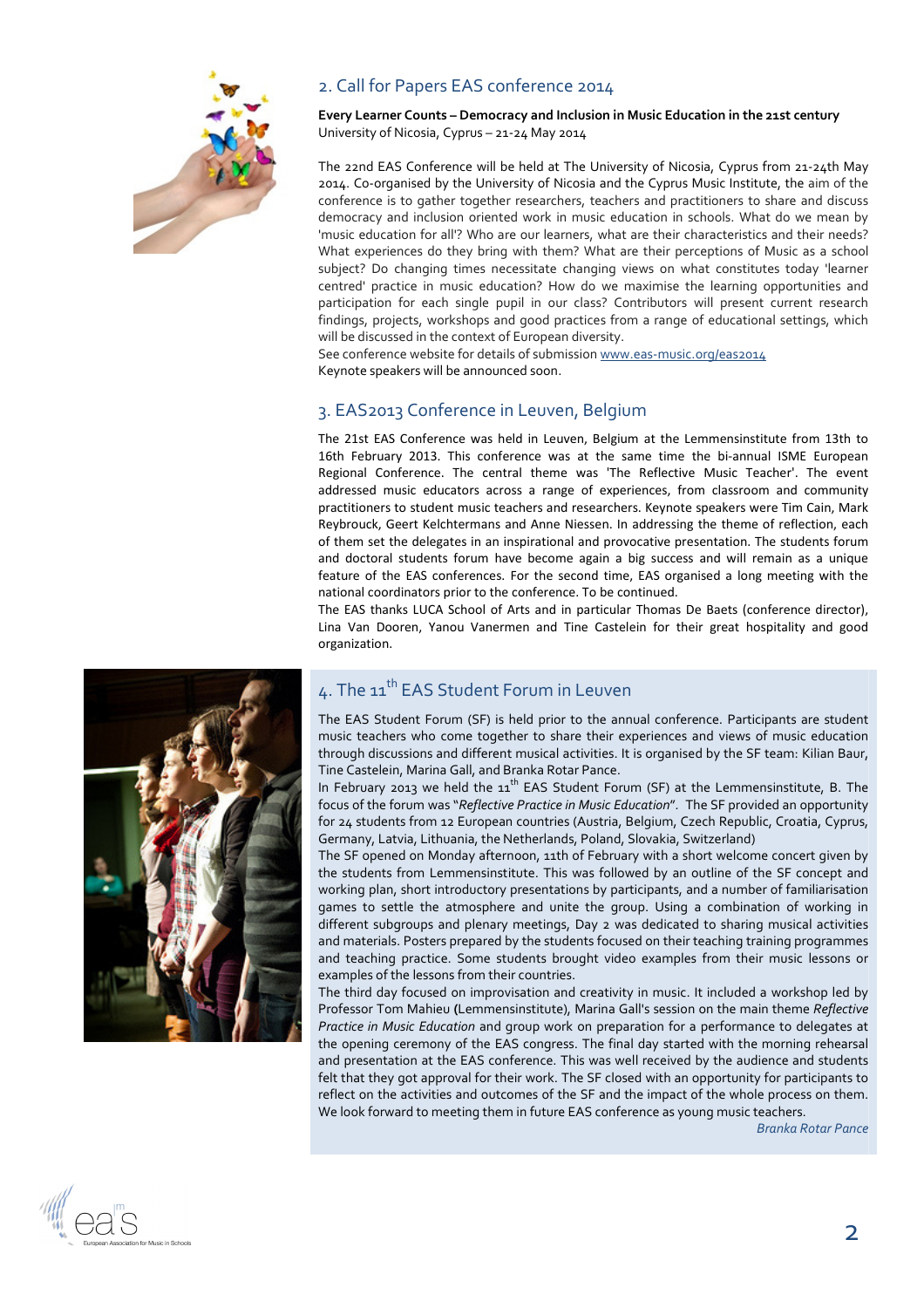## 5. Third Doctoral Student Forum

The Doctoral Student Forum (DSF) is aimed at experienced practitioners in the field of music education as well as those involved as early career research students. Held over three days, it begins prior to the annual conference and ends with a poster session scheduled within the main conference programme. This provides participants with an opportunity to discuss their work with delegates attending the conference. The DSF team: Mary Stakelum and Thade Buchborn. The third Doctoral Student Forum was held from February 12th to 14th. Once again, we had a strong field of applicants from higher education institutions across Europe, and nine doctoral students were successful in getting a place on the three day programme. These came from Austria, Czech Republic, Denmark, England, Italy, Lithuania, Norway and Sweden. Each participant comes prepared with a short oral presentation outlining their work and this formed the basis of the introductory session on Tuesday afternoon. On Wednesday, the focus was on their posters and participants were led to discover new perspectives on their own work and that of others, by working in an international and intercultural context, along with opportunities for peer discussions and feedback sessions on aspects of each study. A session on 'How to publish your research in journals' was presented by Sarah Hennessy, Editor of Music Education Research. The forum ended with a poster session on Thursday within the main conference programme. This provided participants with an opportunity to discuss their work with delegates attending the conference. It was very pleasing too, to see participants from previous DSF returning to EAS conference in Leuven as delegates and we are working to keep in touch with the participants from all of our DSF events.



## 6. Board elections in Leuven

At the Leuven Conference, elections were held for the new EAS board (2013-2015). The results are:

- Adri de VUGT Royal Conservatoire / University of the Arts The Hague
- **Gerhard SAMMER University for Music Würzburg**
- Isolde MALMBERG University for Music and Performing Arts Vienna
- Thomas DE BAETS LUCA School of Arts, Campus Lemmensinstituut Leuven
- Branka ROTAR PANCE University of Ljubljana
- Ene KANGRON Estonian Academy of Music and Theatre
- Nesrin KALYONCU Abant Izzet Baysal University Bolu
- Mary STAKELUM University of Reading

## 7. EMC Youth Committee

At the European Forum on Music (European Music Council), held in Glasgow 18 – 21 April, the elections for the EMC Youth Committee took place. EAS is very happy to announce that Jaroslava Lojdová (CZ), coopted Board member of EAS, was elected as member of this committee.

The Youth Committee is a network of young people, between the age of 18 and 30, who are involved in music throughout Europe. It aims to enhance youth participation in decision making processes within the EMC's member organisations and throughout the European cultural sector. It strives to spread the idea of the necessity of co-operation between different generations with a focus on acceptance and involvement and of young participants becoming a serious issue for all music organisations. The Youth Committee is made up of 7 representatives who are elected every two years. Committee members can only serve a maximum of three terms (6 years). The group has a Chair and Vice Chair who are elected internally by the group whose roles are to report back to the EMC board and ensure effective administration of the group.

The European Music Council is an umbrella organisation for music in Europe, representing many European associations, including EAS. The membership of Jaroslova in the Youth Committee is important for EAS. It enables us to continue to strengthen our links with this important European music network.